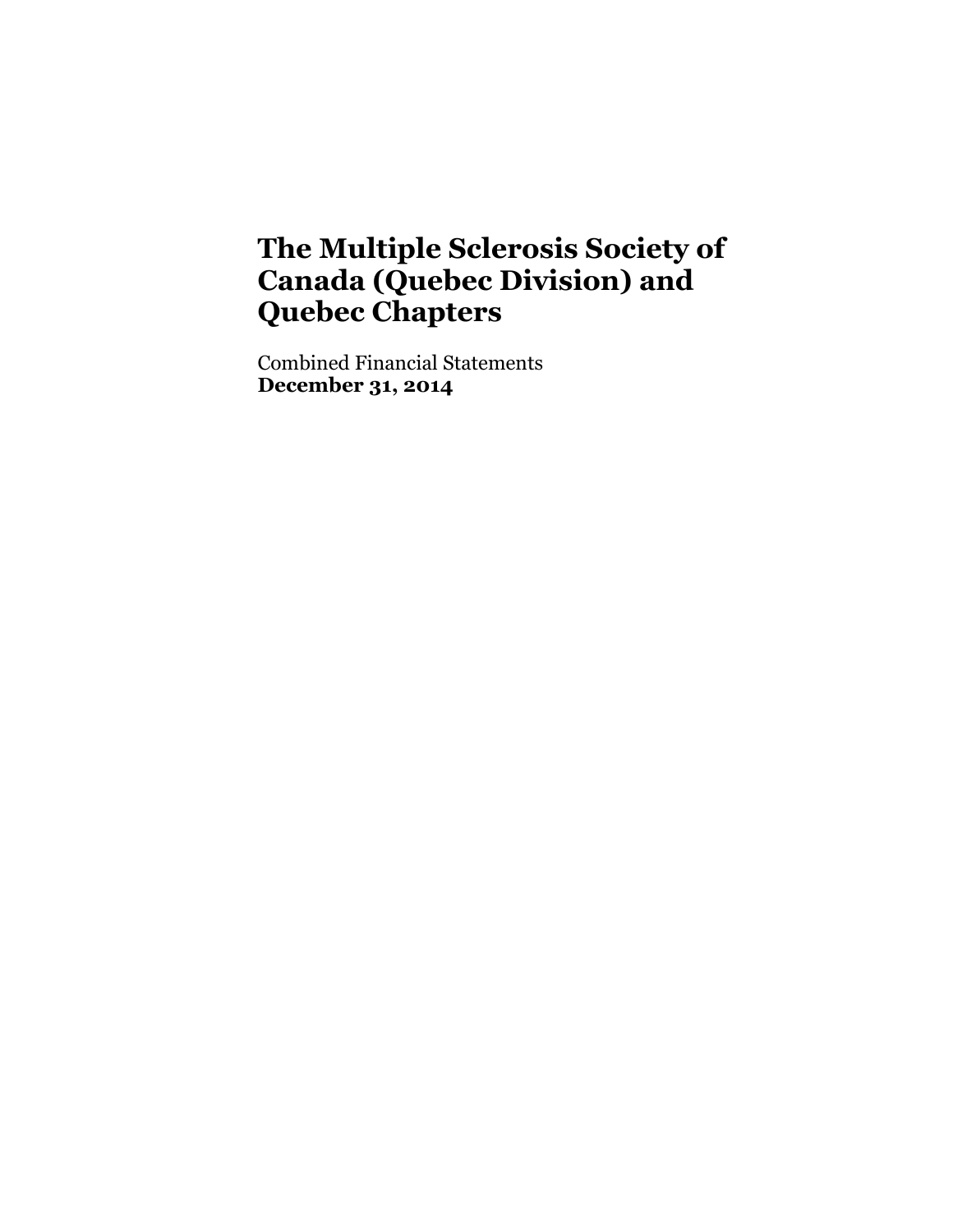Combined Financial Statements **December 31, 2014**

### **Table of Contents**

| Page                                 |  |
|--------------------------------------|--|
|                                      |  |
| <b>Combined Financial Statements</b> |  |
|                                      |  |
|                                      |  |
|                                      |  |
|                                      |  |
|                                      |  |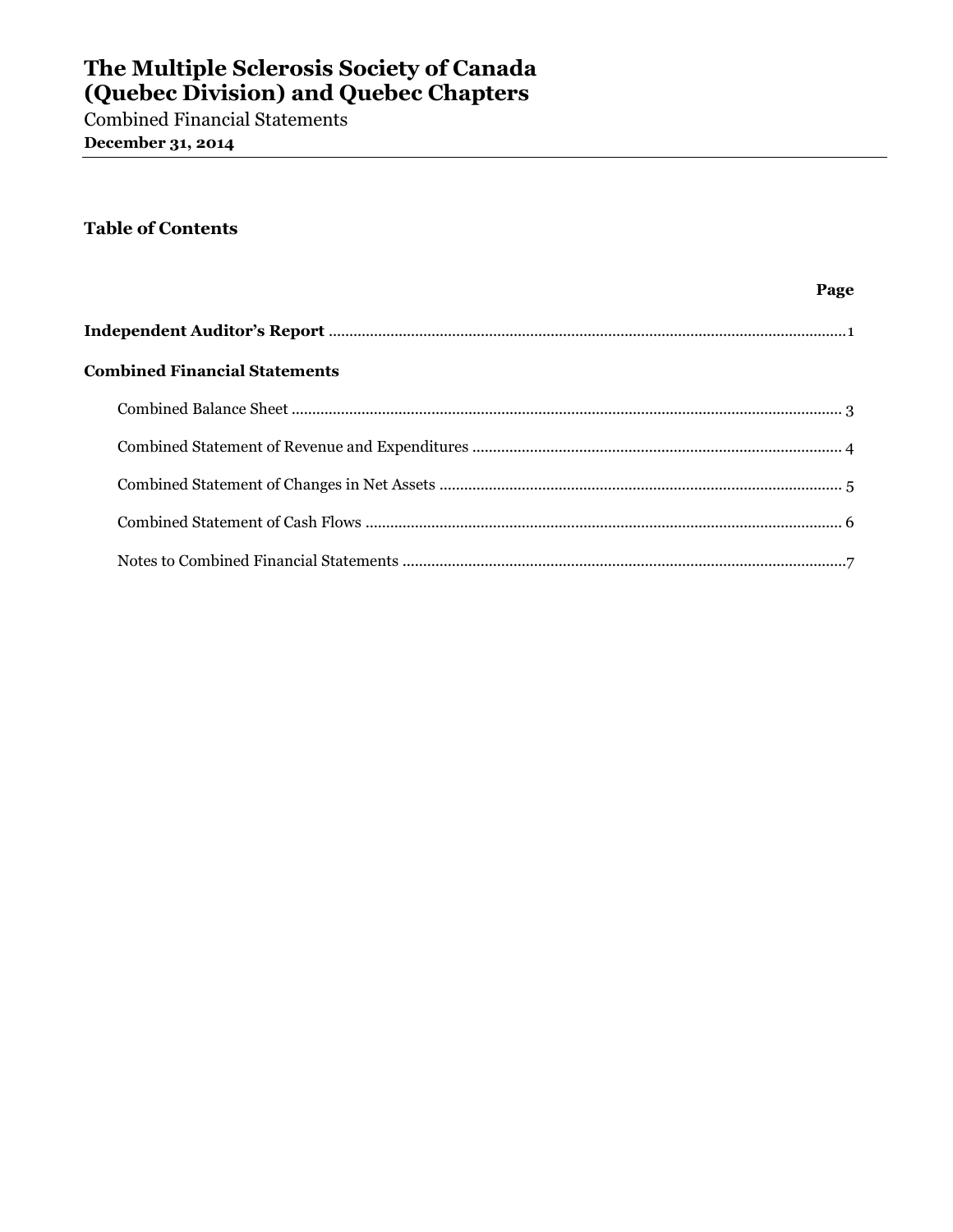

April 7, 2015

### **Independent Auditor's Report**

**To the Directors of The Multiple Sclerosis Society of Canada (Quebec Division) and Quebec Chapters**

We have audited the accompanying combined financial statements of The Multiple Sclerosis Society of Canada (Quebec Division) and Quebec Chapters, which comprise the combined balance sheet as at December 31, 2014 and the combined statements of revenue and expenditures, changes in net assets and cash flows for the year then ended, and the related notes, which comprise a summary of significant accounting policies and other explanatory information.

#### **Management's responsibility for the combined financial statements**

Management is responsible for the preparation and fair presentation of these combined financial statements in accordance with Canadian accounting standards for not-for-profit organizations, and for such internal control as management determines is necessary to enable the preparation of combined financial statements that are free from material misstatement, whether due to fraud or error.

### **Auditor's responsibility**

Our responsibility is to express an opinion on these combined financial statements based on our audit. We conducted our audit in accordance with Canadian generally accepted auditing standards. Those standards require that we comply with ethical requirements and plan and perform the audit to obtain reasonable assurance about whether the combined financial statements are free from material misstatement.

An audit involves performing procedures to obtain audit evidence about the amounts and disclosures in the combined financial statements. The procedures selected depend on the auditor's judgment, including the assessment of the risks of material misstatement of the combined financial statements, whether due to fraud or error. In making those risk assessments, the auditor considers internal control relevant to the entity's preparation and fair presentation of the combined financial statements in order to design audit procedures that are appropriate in the circumstances, but not for the purpose of expressing an opinion on the effectiveness of the entity's internal control. An audit also includes evaluating the appropriateness of accounting policies used and the reasonableness of accounting estimates made by management, as well as evaluating the overall presentation of the combined financial statements.

*PricewaterhouseCoopers LLP/s.r.l./s.e.n.c.r.l. 1250 René-Lévesque Boulevard West, Suite 2800, Montréal, Quebec, Canada H3B 2G4 T: +1 514 205 5000, F: +1 514 876 1502*

"PwC" refers to PricewaterhouseCoopers LLP/s.r.l./s.e.n.c.r.l., an Ontario limited liability partnership.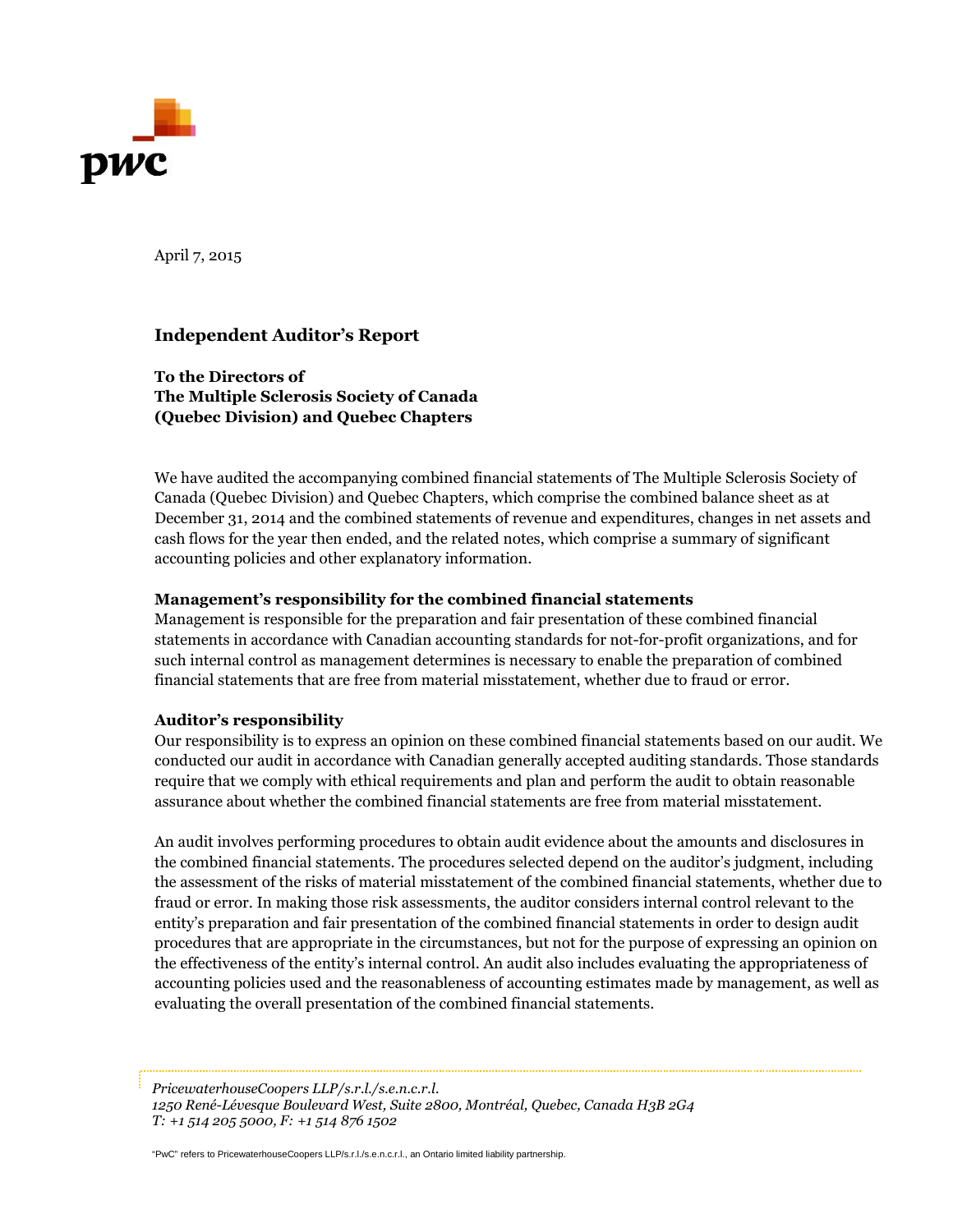

We believe that the audit evidence we have obtained is sufficient and appropriate to provide a basis for our audit opinion.

### **Opinion**

In our opinion, the combined financial statements present fairly, in all material respects, the financial position of The Multiple Sclerosis Society of Canada (Quebec Division) and Quebec Chapters as at December 31, 2014 and the results of their operations and their cash flows for the year then ended in accordance with Canadian accounting standards for not-for-profit organizations.

Pricewaterhouse Coopers LLP

<sup>1</sup> CPA auditor, CA, public accountancy permit No. A128080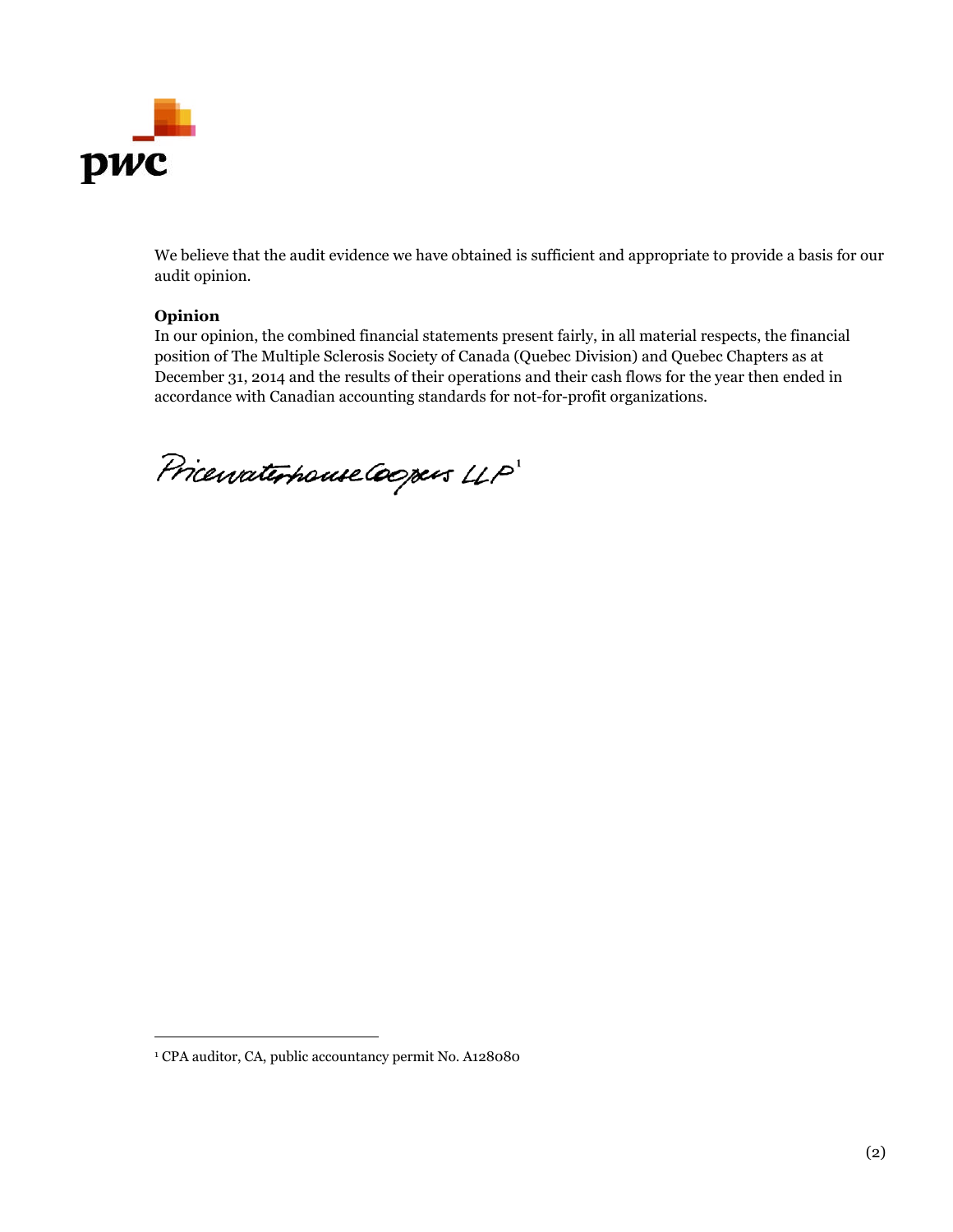Combined Balance Sheet **As at December 31, 2014**

|                                                                                                                                              | <b>Note</b>    | 2014<br>5                                            | 2013<br>\$                                           |
|----------------------------------------------------------------------------------------------------------------------------------------------|----------------|------------------------------------------------------|------------------------------------------------------|
| <b>Assets</b>                                                                                                                                |                |                                                      |                                                      |
| <b>Current assets</b><br>Cash and cash equivalents<br>Accounts receivable<br>Inventory<br>Prepaid expenses<br>Current portion of investments | 3<br>4         | 1,802,680<br>679,989<br>40,710<br>142,261<br>121,139 | 1,837,983<br>537,848<br>53,279<br>184,048<br>250,681 |
|                                                                                                                                              |                | 2,786,779                                            | 2,863,839                                            |
| <b>Investments</b>                                                                                                                           | 4              | 148,271                                              | 91,159                                               |
| <b>Capital assets</b>                                                                                                                        | 5              | 71,449                                               | 65,538                                               |
|                                                                                                                                              |                | 3,006,499                                            | 3,020,536                                            |
| <b>Liabilities</b>                                                                                                                           |                |                                                      |                                                      |
| <b>Current liabilities</b><br>Accounts payable and accrued liabilities<br>Deferred revenue                                                   | 6              | 1,475,404<br>254,642                                 | 1,358,423<br>338,883                                 |
|                                                                                                                                              |                | 1,730,046                                            | 1,697,306                                            |
| <b>Obligations under capital leases</b>                                                                                                      |                | 17,070                                               | 9,707                                                |
| <b>Deferred lease inducement</b>                                                                                                             |                | 83,920                                               | 106,808                                              |
|                                                                                                                                              |                | 1,831,036                                            | 1,813,821                                            |
| <b>Net Assets</b>                                                                                                                            | $\overline{7}$ |                                                      |                                                      |
| <b>Invested in capital assets</b>                                                                                                            |                | 71,449                                               | 65,538                                               |
| <b>Restricted for endowment purposes</b>                                                                                                     |                | 29,849                                               | 33,796                                               |
| <b>Restricted by the Board of Directors</b>                                                                                                  |                | 100,737                                              | 44,455                                               |
| <b>Unrestricted</b>                                                                                                                          |                | 973,428                                              | 1,062,926                                            |
|                                                                                                                                              |                | 1,175,463                                            | 1,206,715                                            |
|                                                                                                                                              |                | 3,006,499                                            | 3,020,536                                            |
| <b>Commitments</b>                                                                                                                           | 8              |                                                      |                                                      |
| On behalf of the Board of Directors                                                                                                          |                |                                                      |                                                      |

\_\_\_\_\_\_\_\_\_\_\_\_\_\_\_\_\_\_\_\_\_\_\_\_\_\_\_\_\_\_\_\_ Director \_\_\_\_\_\_\_\_\_\_\_\_\_\_\_\_\_\_\_\_\_\_\_\_\_\_\_\_\_\_\_ Director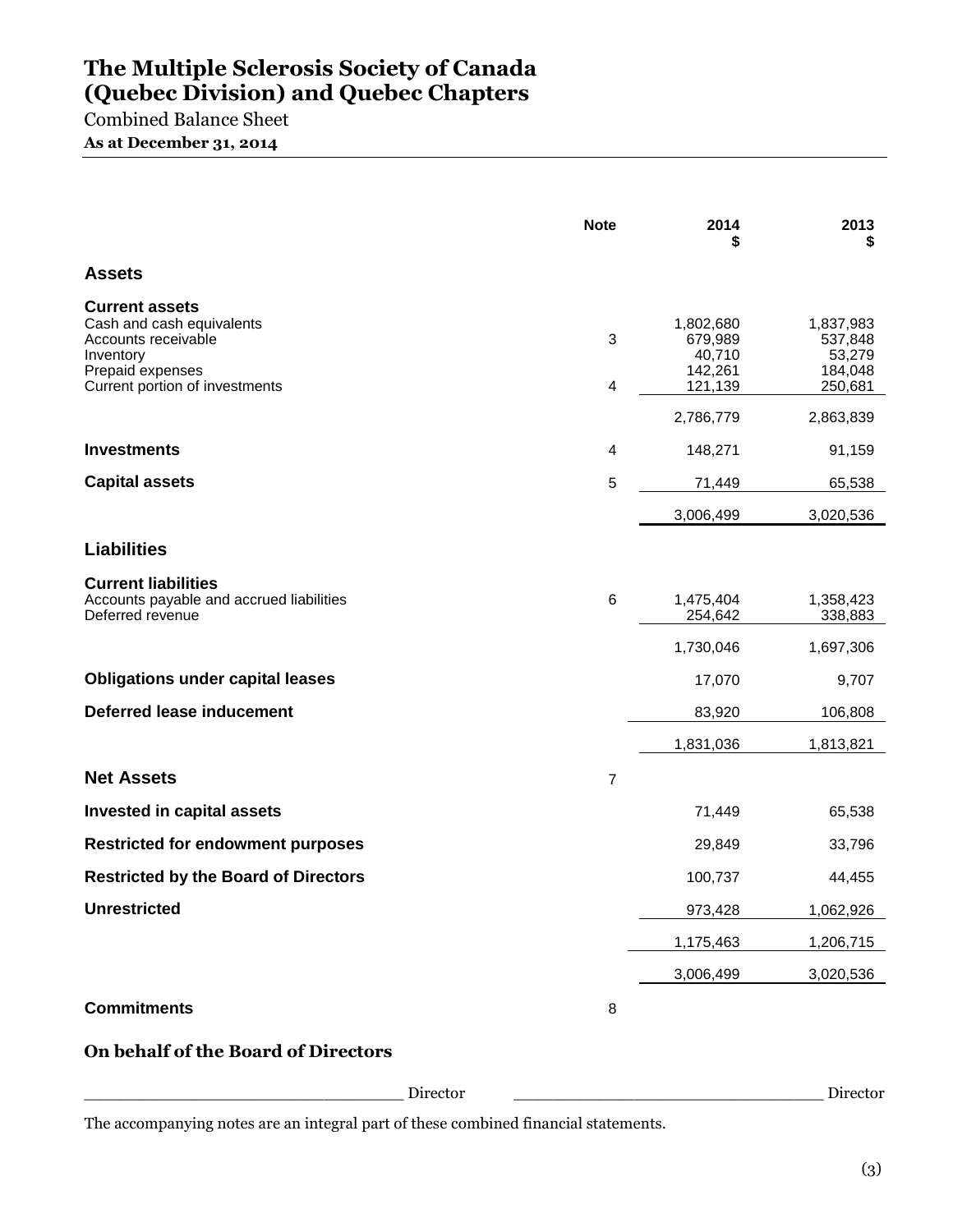Combined Statement of Revenue and Expenditures

**For the year ended December 31, 2014**

|                                                                                                                                                                                                                                                                                                                                                    | <b>Note</b> | 2014                                                                                                    | 2013                                                                                                      |
|----------------------------------------------------------------------------------------------------------------------------------------------------------------------------------------------------------------------------------------------------------------------------------------------------------------------------------------------------|-------------|---------------------------------------------------------------------------------------------------------|-----------------------------------------------------------------------------------------------------------|
| Revenue                                                                                                                                                                                                                                                                                                                                            |             |                                                                                                         |                                                                                                           |
| Revenue from donations and grants<br>Individual giving<br>Corporate giving and major donors<br><b>Bequests</b><br>EndMS Campaign<br>Government grants<br>Grants from pharmaceutical partners<br>Other grant revenue                                                                                                                                |             | 509,492<br>278,928<br>490,960<br>126,429<br>729,999<br>172,550<br>4,618                                 | 581,502<br>276,630<br>480,745<br>166,429<br>820,565<br>140,839<br>8,532                                   |
| Total revenue from donations and grants                                                                                                                                                                                                                                                                                                            |             | 2,312,976                                                                                               | 2,475,242                                                                                                 |
| <b>Other revenues</b><br>Pledge-based and other fundraising events<br>Gala dinners, tournaments and third party events<br>Public awareness activities<br><b>HealthPartners</b><br>Registration fees – activities provided to clients<br>Bingos and lotteries<br>Sale of goods<br>Investment revenue<br>Miscellaneous revenue<br>Membership revenue |             | 3,329,531<br>1,717,139<br>346,465<br>257,568<br>140,916<br>42,098<br>39,270<br>21,362<br>4,716<br>2,628 | 3,101,985<br>1,351,754<br>430,514<br>255,274<br>112,073<br>124,646<br>14,607<br>21,294<br>27,481<br>4,640 |
| <b>Total revenue</b>                                                                                                                                                                                                                                                                                                                               |             | 8,214,669                                                                                               | 7,919,510                                                                                                 |
| <b>Expenditures</b>                                                                                                                                                                                                                                                                                                                                |             |                                                                                                         |                                                                                                           |
| <b>Fundraising expenditures</b><br>Donations and grants<br>Pledge-based and other fundraising events<br>Gala dinners, tournaments and third party events<br>Cost of goods sold<br>Indirect fundraising expenditures                                                                                                                                | 2           | 390,896<br>1,913,347<br>653,125<br>31,932<br>303,919                                                    | 395,671<br>1,704,772<br>610,017<br>4,325<br>289,039                                                       |
| <b>Total fundraising expenditures</b>                                                                                                                                                                                                                                                                                                              |             | 3,293,219                                                                                               | 3,003,824                                                                                                 |
| Program and administrative spending<br><b>Client services</b><br>Research<br>Research - EndMS Campaign<br>Public education and awareness<br>Chapter and volunteer support and development<br>Government and community relations<br><b>MS</b> clinics<br>Administration                                                                             | 2           | 1,675,767<br>1,082,429<br>126,429<br>773,032<br>612,954<br>134,829<br>55,000<br>475,269                 | 1,684,377<br>823,571<br>166,429<br>884,507<br>684,562<br>159,120<br>125,000<br>471,190                    |
| Total program and administrative spending                                                                                                                                                                                                                                                                                                          |             | 4,935,709                                                                                               | 4,998,756                                                                                                 |
| <b>Total expenditures</b>                                                                                                                                                                                                                                                                                                                          |             | 8,228,928                                                                                               | 8,002,580                                                                                                 |
| Excess of expenditures over revenue for the year                                                                                                                                                                                                                                                                                                   |             | (14, 259)                                                                                               | (83,070)                                                                                                  |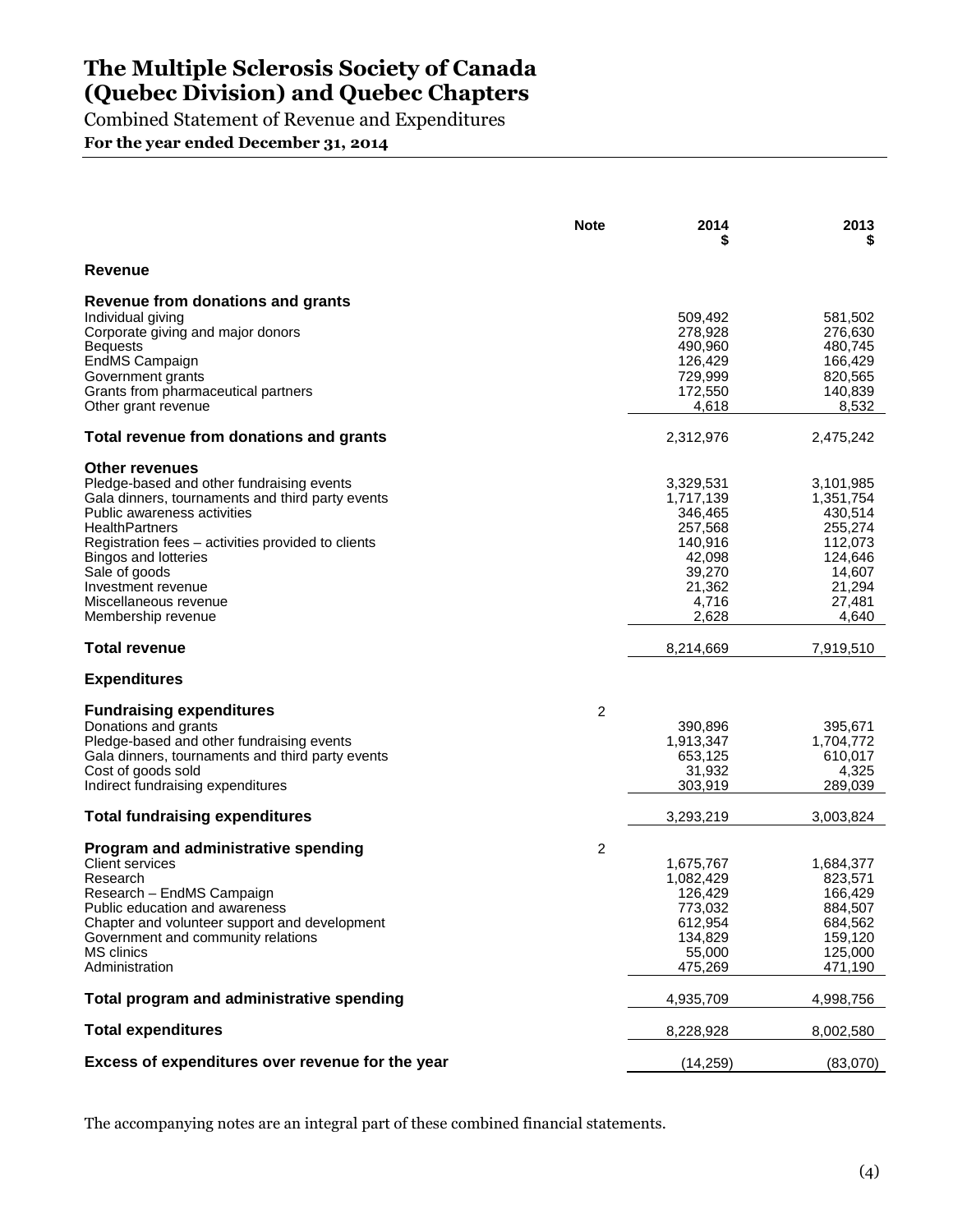Combined Statement of Changes in Net Assets **For the year ended December 31, 2014**

|                                                                                                                                                   | <b>Note</b> | 2014<br>S           | 2013                |
|---------------------------------------------------------------------------------------------------------------------------------------------------|-------------|---------------------|---------------------|
| Net assets - Beginning of year                                                                                                                    |             | 1,206,715           | 1,379,007           |
| Removal of net assets of Sclérose en plaques<br>Saint-Hyacinthe-Acton's Chapter (2013 – Granby and<br><b>Region and the Sorel-Tracy Chapters)</b> |             | (13,046)            | (84, 301)           |
| Excess of expenditures over revenue<br>Contribution released from endowment and included in revenue                                               |             | (14,259)<br>(3,947) | (83,070)<br>(4,921) |
| Net assets $-$ End of year                                                                                                                        |             | 1,175,463           | 1,206,715           |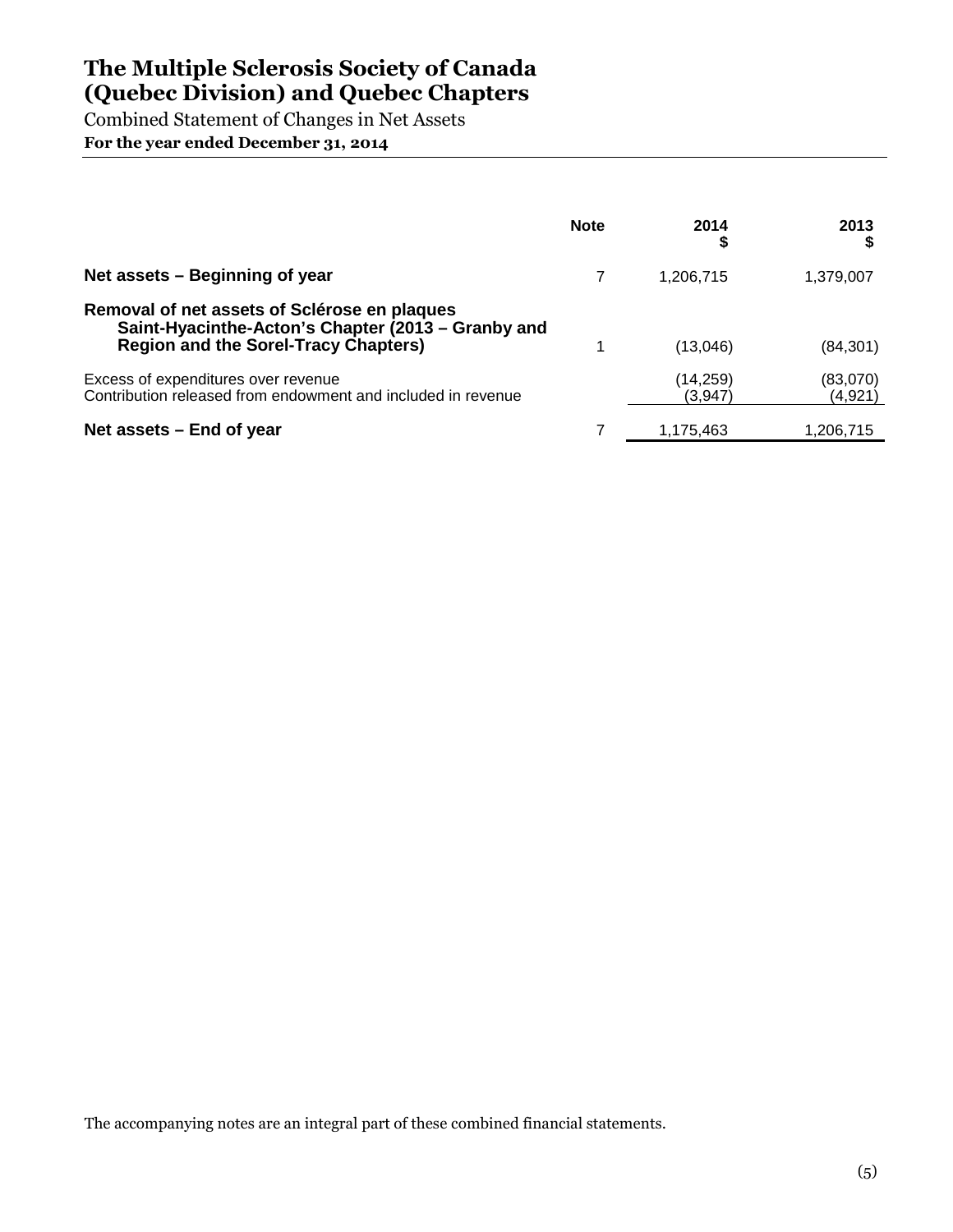Combined Statement of Cash Flows

**For the year ended December 31, 2014**

|                                                                                                                                                                                                                                                                                                         | 2014                                                                | 2013<br>\$                                                             |
|---------------------------------------------------------------------------------------------------------------------------------------------------------------------------------------------------------------------------------------------------------------------------------------------------------|---------------------------------------------------------------------|------------------------------------------------------------------------|
| <b>Cash flows from</b>                                                                                                                                                                                                                                                                                  |                                                                     |                                                                        |
| <b>Operating activities</b><br>Excess of expenditures over revenue<br>Adjustments for                                                                                                                                                                                                                   | (14,259)                                                            | (83,070)                                                               |
| Amortization of capital assets<br>Contribution released from endowment and included in revenue                                                                                                                                                                                                          | 31,985<br>(3.947)                                                   | 32,095<br>(4,921)                                                      |
|                                                                                                                                                                                                                                                                                                         | 13,779                                                              | (55, 896)                                                              |
| Changes in non-cash working capital items<br>Increase in accounts receivable<br>Decrease (increase) in inventory<br>Decrease (increase) in prepaid expenses<br>Increase in accounts payable and accrued liabilities<br>Increase (decrease) in deferred revenue<br>Decrease in deferred lease inducement | (142, 964)<br>12,569<br>40,713<br>121,989<br>(84, 241)<br>(22, 888) | (216, 183)<br>(46, 683)<br>(93, 853)<br>53,891<br>184,486<br>(32, 370) |
|                                                                                                                                                                                                                                                                                                         | (74, 822)                                                           | (150, 712)                                                             |
|                                                                                                                                                                                                                                                                                                         | (61, 043)                                                           | (206, 608)                                                             |
| <b>Financing activities</b><br>Net payment of obligations under capital leases                                                                                                                                                                                                                          | 7,363                                                               | 1,939                                                                  |
| <b>Investing activities</b><br>Acquisition of investments<br>Proceeds on sale of investments<br>Acquisition of capital assets                                                                                                                                                                           | (216,088)<br>277,681<br>(38,055)<br>23,538                          | (162, 041)<br>125,095<br>(27, 265)<br>(64, 211)                        |
| Net decrease in cash and cash equivalents during the year                                                                                                                                                                                                                                               | (30, 142)                                                           | (268, 880)                                                             |
| Cash and cash equivalents - Beginning of year                                                                                                                                                                                                                                                           | 1,837,983                                                           | 2,193,651                                                              |
| Removal of cash and cash equivalents of Sclérose en plaques<br>Saint-Hyacinthe-Acton's Chapter (2013 – Granby and<br><b>Region and the Sorel-Tracy Chapters)</b>                                                                                                                                        | (5, 161)                                                            | (86, 788)                                                              |
| Cash and cash equivalents - End of year                                                                                                                                                                                                                                                                 | 1,802,680                                                           | 1,837,983                                                              |

Cash and cash equivalents consist of cash on hand and cash balances with banks.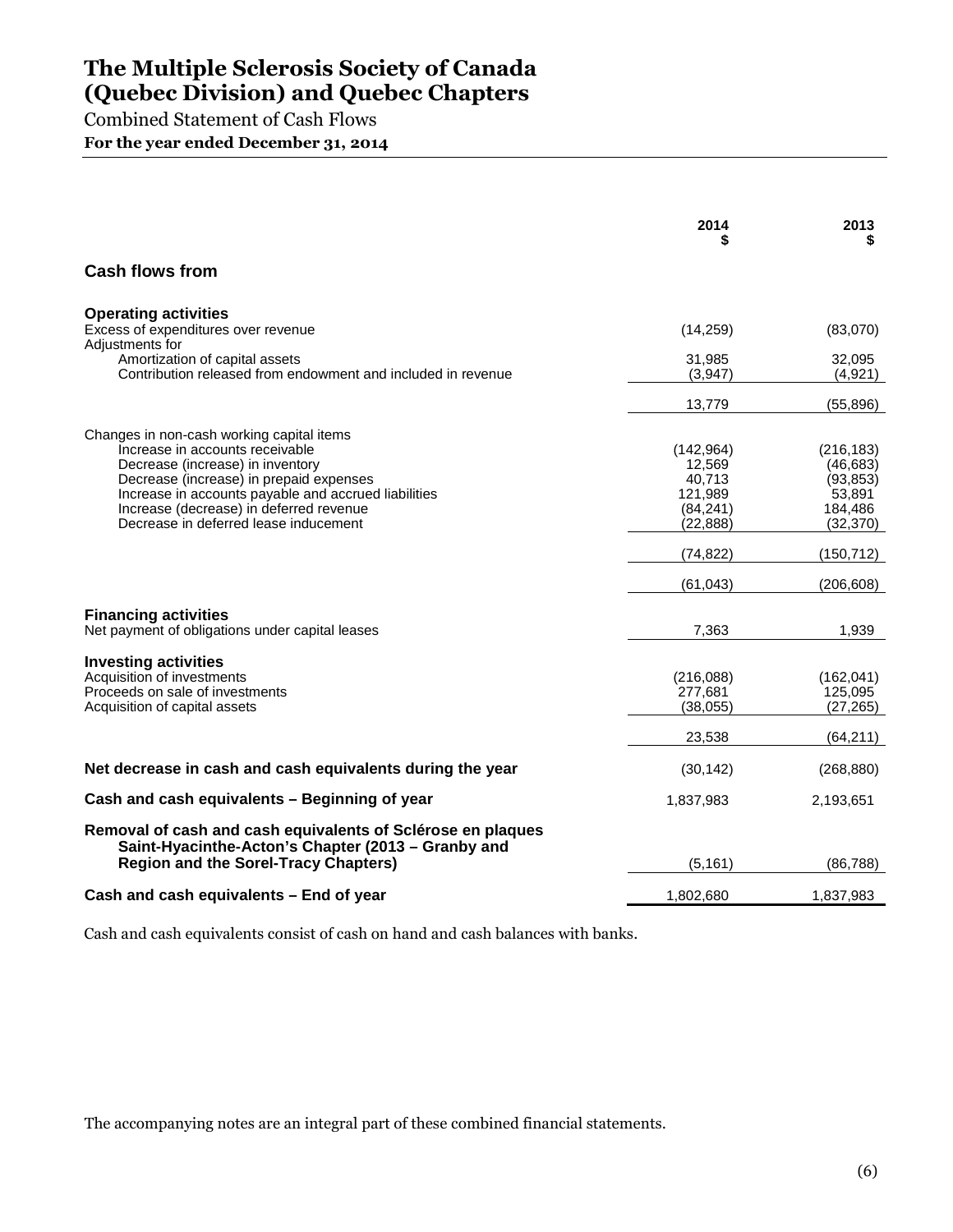Notes to Combined Financial Statements **December 31, 2014**

### **1 Organization**

The Multiple Sclerosis Society of Canada (Quebec Division) (the "Quebec Division") and 18 Quebec Chapters were each incorporated under Part III of the Quebec Companies Act for the purposes of financing medical research, informing the public and providing services to people living with multiple sclerosis (MS).

In December 2013, a contract of affiliation was signed between the National Office and the Quebec Division of the Multiple Sclerosis Society. For many years, verbal agreements have governed the collaborative relationship between the Quebec Division and Quebec Chapters of the Multiple Sclerosis Society of Canada. Under the renewal initiative implemented by the Multiple Sclerosis Society of Canada, written agreements (the "affiliation agreements") detailing the exact nature of the relationship between the Quebec Division and Quebec Chapters of the Multiple Sclerosis Society of Canada have been adopted for 8 Chapters by the end of 2014. Most of the 10 other Chapters are expected to adopt the affiliation agreements in the near future.

The Sclérose en plaques Saint-Hyacinthe-Acton's Chapter disaffiliated from the Multiple Sclerosis Society of Canada in 2014 (2013 – Granby and Region and the Sorel-Tracy Chapters). The beginning cash and cash equivalents and net asset balances have been reduced for the removal of the amounts related to that Chapter. The combined balance sheet as at December 31, 2014 and the combined statements of revenue and expenditures, changes in net assets and cash flows for the year then ended do not include any amounts related to the Sclérose en plaques Saint-Hyacinthe-Acton's Chapter (2013 – Granby and Region and the Sorel-Tracy Chapters.

### **2 Summary of significant accounting policies**

### **Financial statements**

These combined financial statements are prepared using the accrual basis of accounting and represent the assets, liabilities, net assets and operations of the Quebec Division and the Quebec Chapters of The Multiple Sclerosis Society of Canada (collectively the Society). The Society is not subject to income taxes.

All inter-society transactions and balances have been eliminated.

### **Use of estimates**

The preparation of financial statements in accordance with Canadian accounting standards for not-for-profit organizations requires management to make estimates and assumptions that affect the reported amounts of assets and liabilities as well as disclosure of contingent assets and liabilities at the date of the financial statements and the reported amounts of revenue and expenditures during the reporting period. Actual results could differ from those estimates.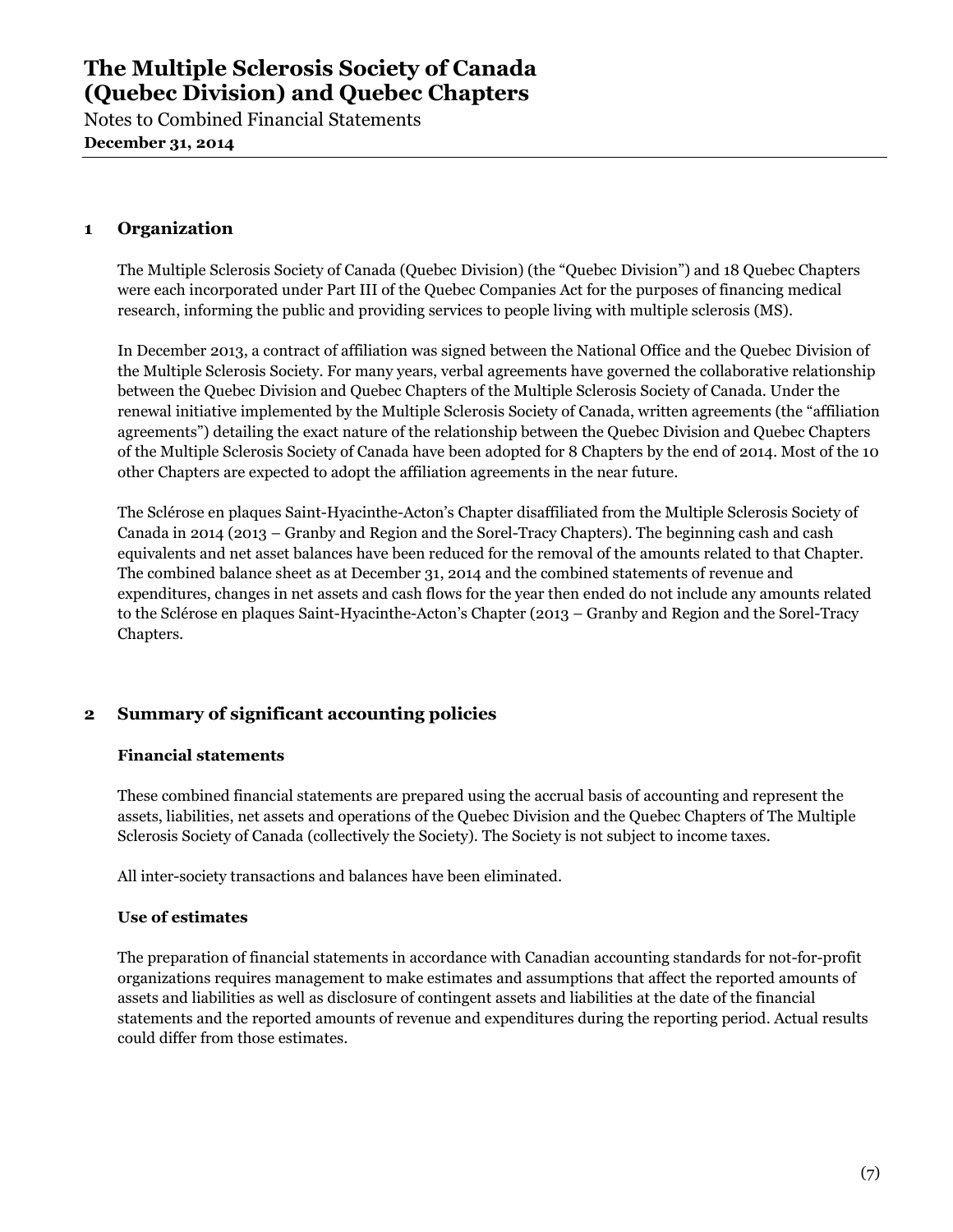Notes to Combined Financial Statements **December 31, 2014**

#### **Volunteer services and contributed materials and services**

The work of the Society is dependent on, among other things, the voluntary services of many members. In addition, the Society may receive contributed materials and services. Because these materials and services are not normally purchased by the Society, and because of the difficulty in determining their fair values, contributed materials and services are not recognized in these combined financial statements unless they relate to capital assets.

#### **Revenue recognition**

The Society follows the deferral method of accounting for contributions. Restricted contributions are recognized as revenue in the year in which the related expenditures are incurred. Unrestricted contributions are recognized as revenue when received or as receivable if the amount to be received can be reasonably estimated and collection is reasonably assured.

### **Pledges and bequests**

Pledges and bequests are accounted for when reasonable assurance exists that they will ultimately be received.

#### **Inventory**

Inventory is stated at the lower of cost and current replacement cost. Cost is generally determined on a first-in, first-out basis. Inventory comprises campaign and information material.

### **Capital assets**

Purchased capital assets are recorded at cost. Contributed capital assets are recorded at fair value at the date of contribution. Amortization is provided for on a straight-line basis over the estimated useful lives of the assets. Amortization of computer and office equipment is provided for on a straight-line basis over a three- to five-year period. Leasehold improvements are amortized over the residual life of the lease.

#### **Deferred revenue**

Deferred revenue consists of government grants and donations received which have attached special provisions for their use. Deferred revenue related to government grants is recognized in revenue on a straight-line basis over the life of the grant. Deferred revenue with attached special provisions is recognized in revenue when the special provisions are fulfilled. In the years presented, all deferred revenue amounts were realized in the following year.

### **Deferred lease inducement**

The Quebec Division has an office lease which began on March 1, 2006 and expires on August 31, 2019 for which the Quebec Division received free rent for a total period of 15 months. The free rent is amortized on a straight-line basis over the term of the lease.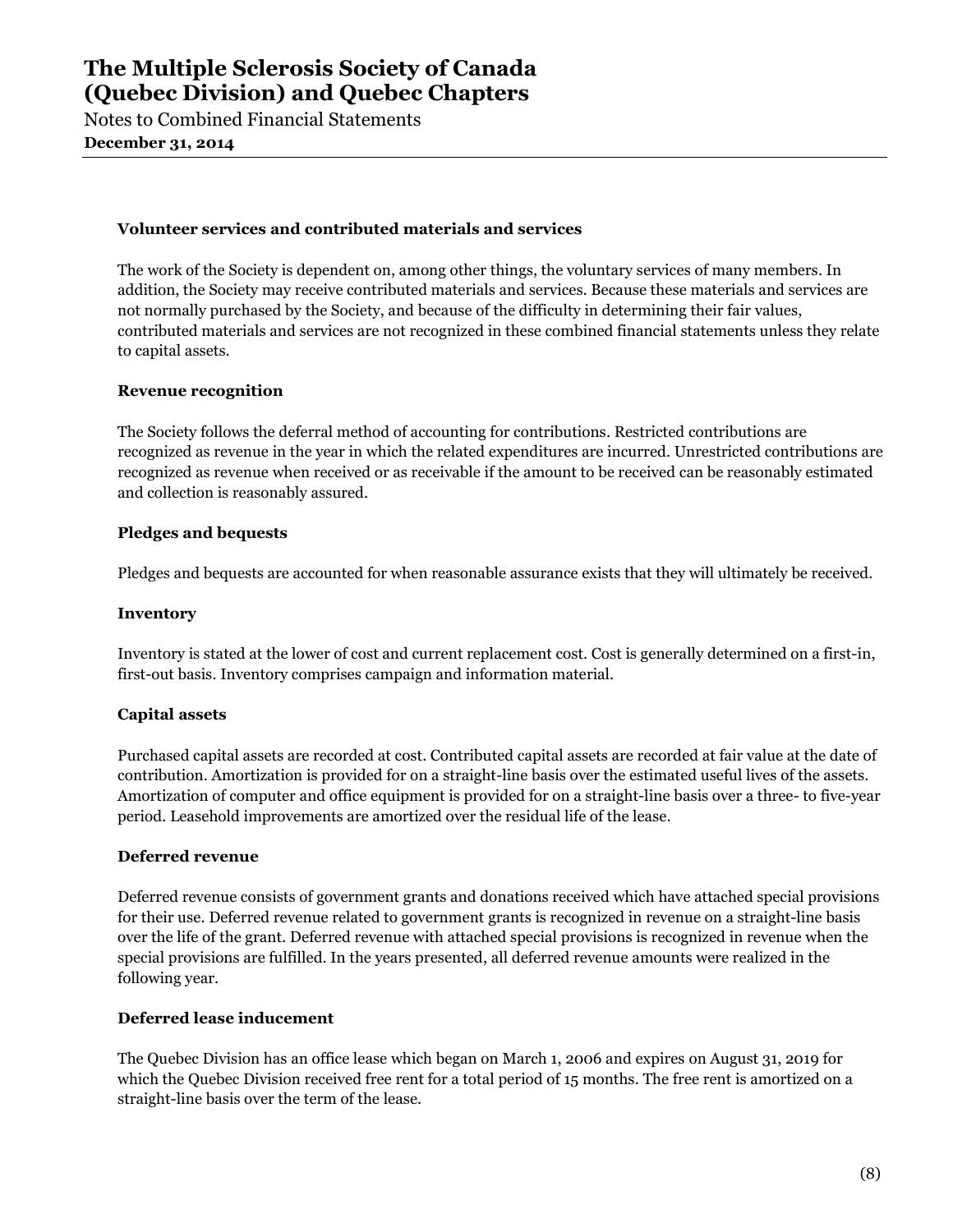Notes to Combined Financial Statements **December 31, 2014**

#### **Net assets**

Net assets, other than any that are already invested in capital assets, restricted for endowment purposes, or internally restricted, are unrestricted. The internal restrictions of net assets are actions of the Board of Directors. Investment income earned on these internally restricted assets is unrestricted. The net assets restricted by the Board of Directors were restricted by the Board of Directors of the Saguenay Chapter for the local support program for people with multiple sclerosis. The Society does not have externally imposed restrictions on its assets.

### **Allocation of expenses**

The Society provides direct services to people affected by MS, funding for research into the cause and cure for MS, public education and awareness activities, volunteer development and support, government relations, and stakeholder advocacy programs. The costs of each program include the costs of personnel responsible for delivering it as well as expenditures that are directly related to its operation.

The Society also incurs costs related to fundraising, administration and governance. Like the programs, these functions include the costs of personnel with responsibilities in these areas as well as expenditures that are directly related to these activities.

The costs of personnel are charged to their area or areas of accountability based on the estimated split of the time required to discharge their individual roles and responsibilities. The charges related to personnel costs are reviewed on an annual basis as part of the budgeting process and adjustments are made during the year for significant changes in an individual's area of responsibility.

In addition to these direct costs, a number of support expenditures are incurred that are shared among all areas. The support expenditures include office equipment, amortization of capital assets, office rent and occupancy costs, insurance, office supplies, outside services (such as payroll processing), telephone system expenses and audit fees. The Society charges all such support costs to each area based on the relative head count for each area.

Costs of personnel and support expenditures are shared between programs and areas as follows:

|                                                                | 2014<br>S                         | 2013                              |
|----------------------------------------------------------------|-----------------------------------|-----------------------------------|
| Program spending<br>Fundraising expenditures<br>Administration | 2,181,067<br>1,615,384<br>466,673 | 2,369,008<br>1,607,112<br>455,551 |
|                                                                | 4,263,124                         | 4,431,671                         |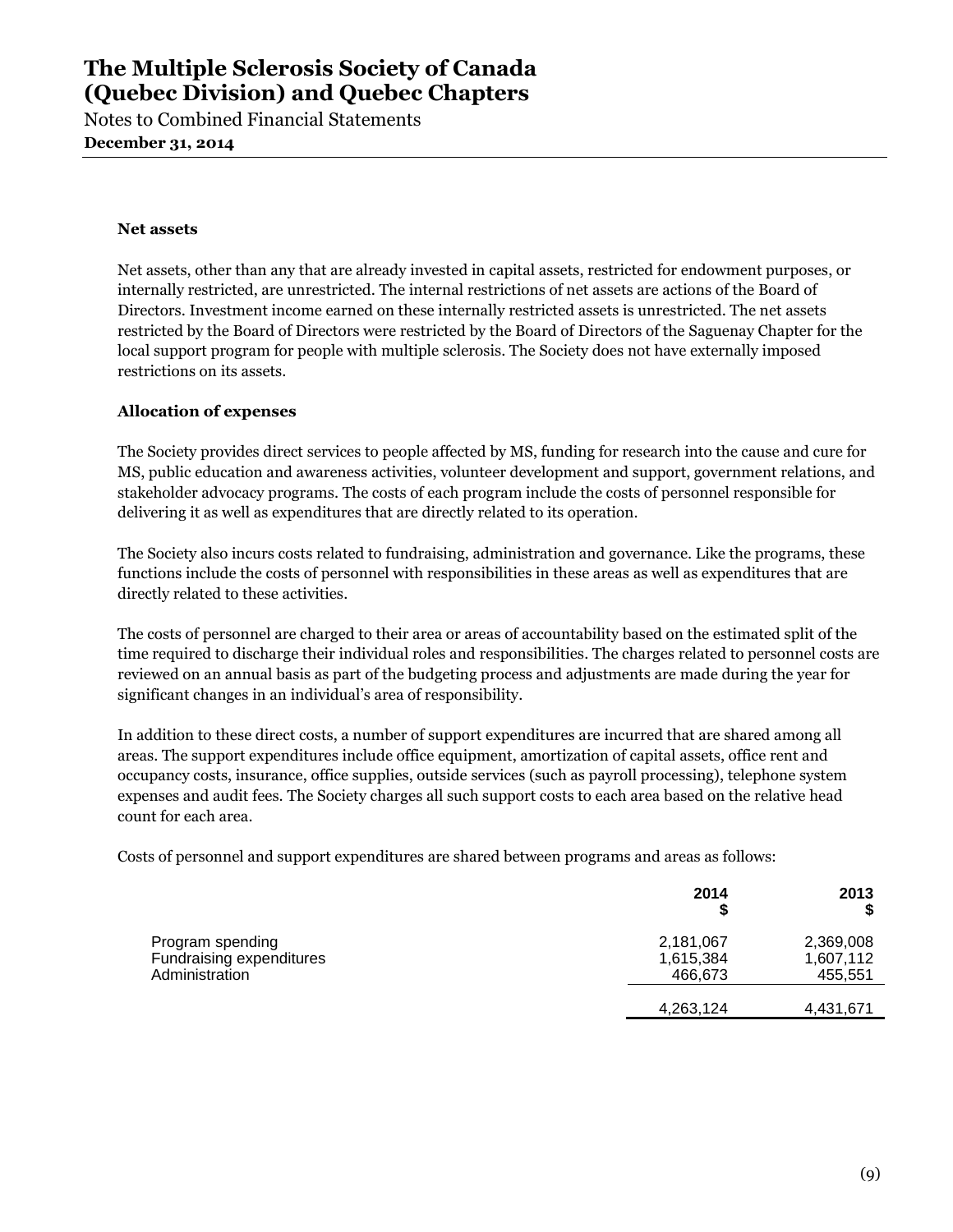Notes to Combined Financial Statements **December 31, 2014**

### **National Office research funding**

The usual practice of the Quebec Division is to remit for research all of its yearly excess of revenue over expenditures, less the remittance to the National Office for research.

### **Financial instruments**

Measurement of financial instruments

The Society initially measures its financial assets and financial liabilities at fair value, except for certain non-arm's length transactions. The Society subsequently measures all its financial assets and financial liabilities at amortized cost, except for equity investments quoted in active markets and derivative financial instruments, if any, which are measured at fair value. Changes in fair value are recognized in excess of expenditures over revenue.

Financial assets measured at amortized cost include cash and cash equivalents, accounts receivable, lottery deposits and investments. Financial liabilities measured at amortized cost include accounts payable and accrued liabilities and obligations under capital leases.

Presentation and transaction costs

Liabilities are classified as current unless the Society has an unconditional right to defer its settlement liabilities for at least 12 months after the combined balance sheet date.

Transaction costs on financial assets and financial liabilities measured at amortized cost, if any, are added to or netted against the carrying value of the related asset or liability and then recognized over the expected life of the instrument using the straight-line method.

### Impairment

Financial assets measured at amortized cost are tested for impairment when there are indicators of impairment. The amount of the writedown is recognized in excess of expenditures over revenue. The previously recognized impairment loss may be reversed to the extent of the improvement, directly or by adjusting the allowance account, provided it is no greater than the amount that would have been reported at the date of the reversal had the impairment not been recognized previously. The amount of the reversal is recognized in excess of expenditures over revenue.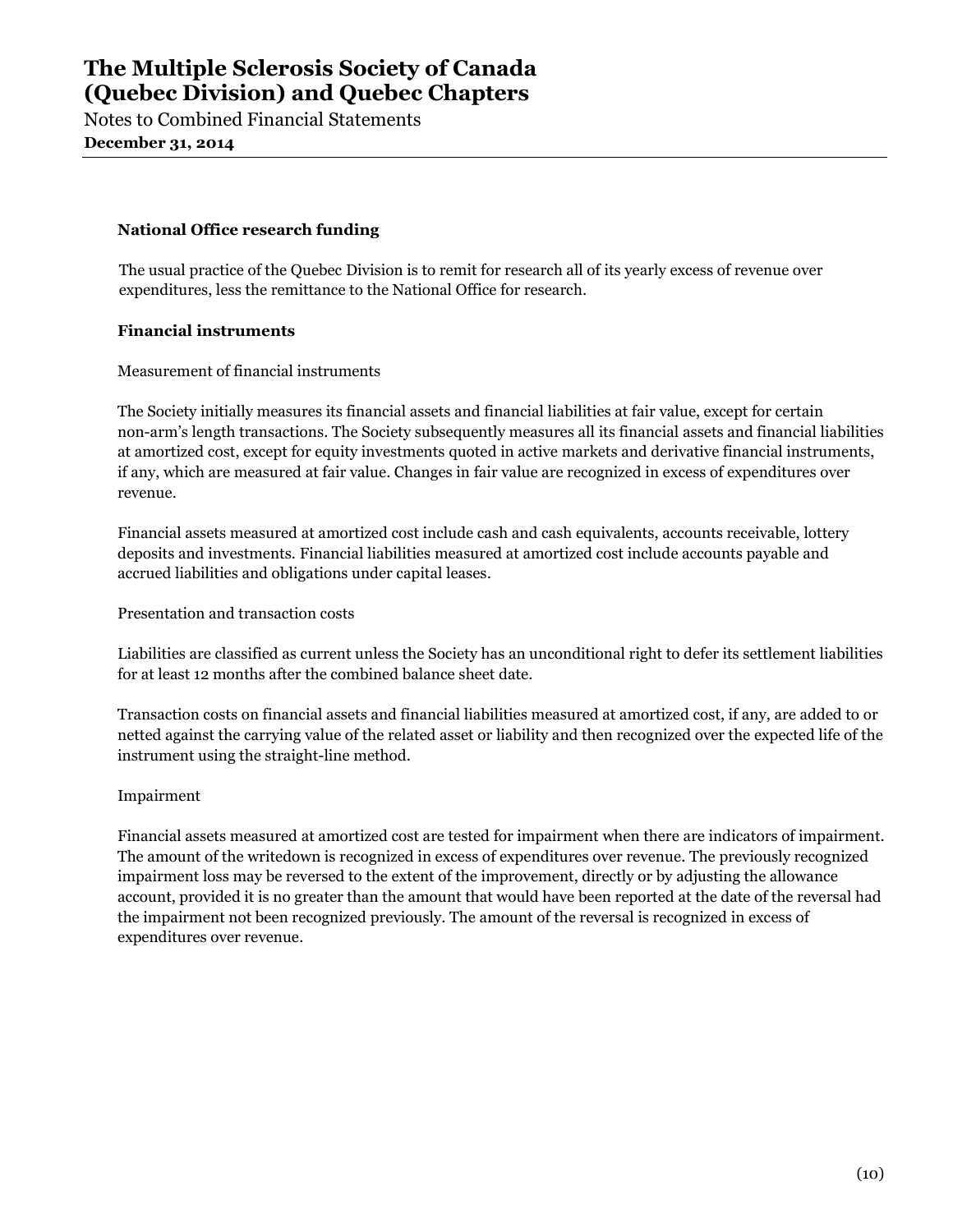Notes to Combined Financial Statements **December 31, 2014**

### **3 Accounts receivable**

|                                                                             | 2014                         | 2013                         |
|-----------------------------------------------------------------------------|------------------------------|------------------------------|
| Receivable from other divisions<br>Receivable from National Office<br>Other | 48.392<br>152,277<br>479,320 | 24.531<br>239,932<br>273,385 |
|                                                                             | 679,989                      | 537,848                      |

The other accounts receivable consist principally of sponsorships receivable, receivables related to special events, lottery deposits and sales taxes recoverable.

### **4 Investments**

|                                                                     | 2014<br>\$     | 2013<br>\$     |
|---------------------------------------------------------------------|----------------|----------------|
| <b>Restricted investments</b><br>Term deposits                      | 29,849         | 33,696         |
| <b>Non-restricted investments</b><br>Term deposits<br><b>Others</b> | 239,239<br>322 | 307,822<br>322 |
|                                                                     | 239,561        | 308,144        |
|                                                                     | 269,410        | 341,840        |
| Less: Current portion                                               | 121,139        | 250,681        |
|                                                                     | 148,271        | 91,159         |

Term deposits as at December 31, 2014 earn interest at various rates ranging between 0.65% and 1.85% (2013 – 0.65% and 2.50%) and mature at various dates between January 15, 2015 and December 23, 2017.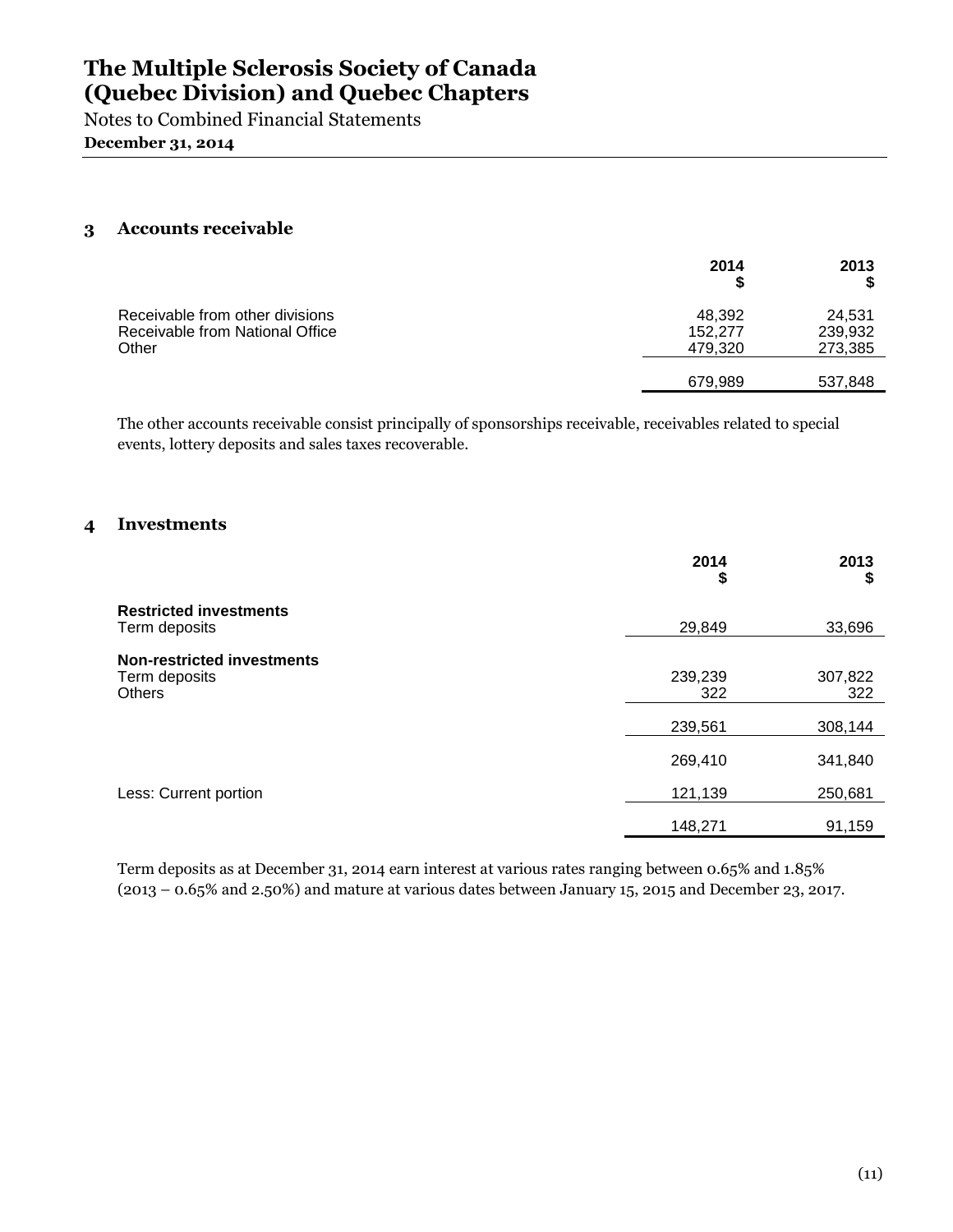Notes to Combined Financial Statements **December 31, 2014**

### **5 Capital assets**

|                                                         |                   |                                    | 2014            | 2013             |
|---------------------------------------------------------|-------------------|------------------------------------|-----------------|------------------|
|                                                         | Cost<br>\$        | <b>Accumulated</b><br>amortization | <b>Net</b>      | <b>Net</b>       |
| Computer and office equipment<br>Leasehold improvements | 255,950<br>29,560 | 194,026<br>20,035                  | 61,924<br>9,525 | 53,972<br>11,566 |
|                                                         | 285,510           | 214,061                            | 71.449          | 65,538           |

### **6 Accounts payable and accrued liabilities**

|                                                                                                            | 2014<br>ъ                              | 2013                         |
|------------------------------------------------------------------------------------------------------------|----------------------------------------|------------------------------|
| Payable to National Office<br>Payable to other divisions<br>Accrued liabilities<br>Government remittances* | 986,726<br>26.948<br>440,523<br>21.207 | 880,564<br>422,308<br>55,551 |
|                                                                                                            | 1,475,404                              | 1,358,423                    |

\* Government remittances consist of amounts (such as payroll withholding taxes) required to be paid to government authorities and are recognized when the amounts become due.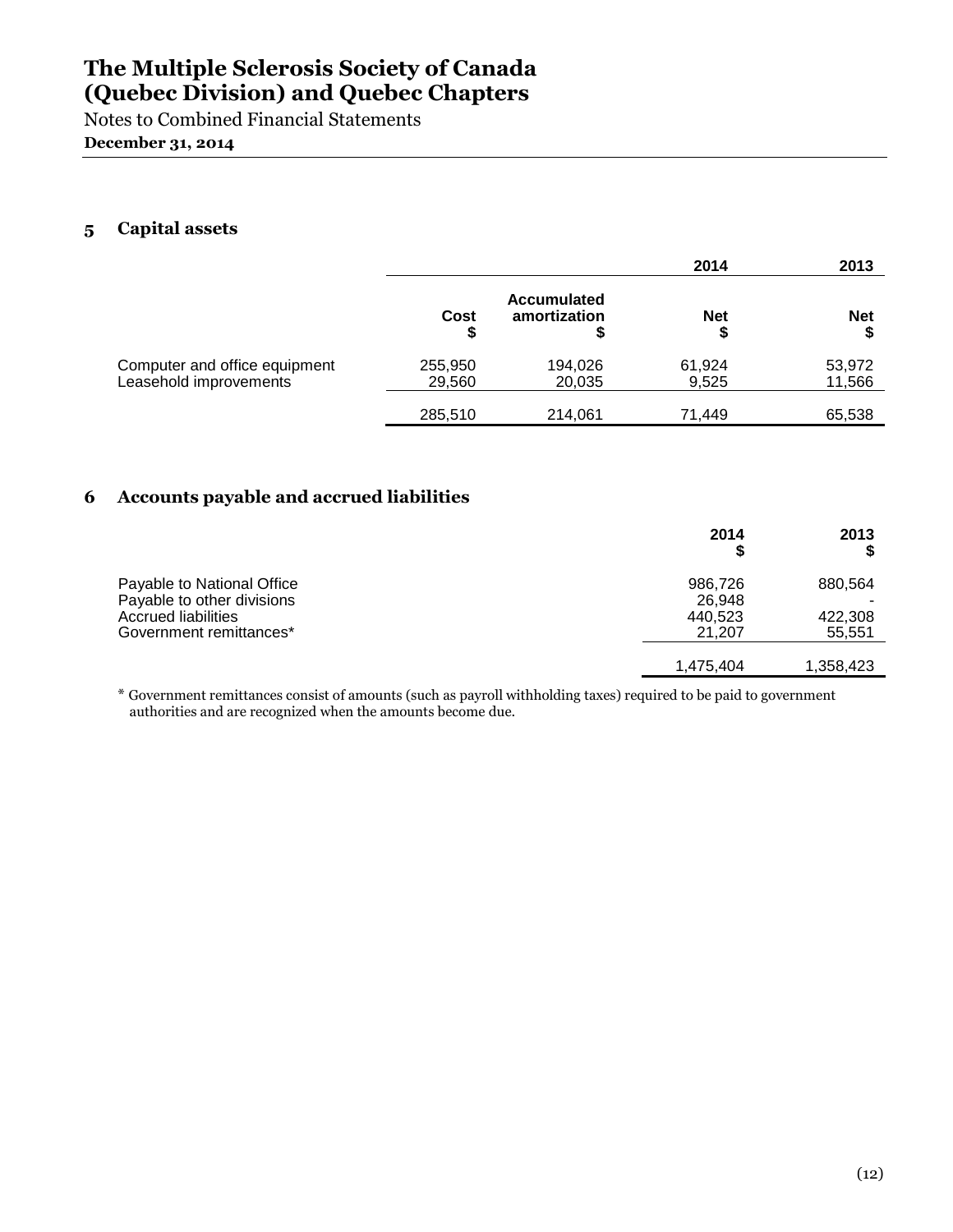Notes to Combined Financial Statements **December 31, 2014**

### **7 Net assets by restriction**

|                                                                                                                                    | <b>Invested in</b><br>capital<br>assets | <b>Restricted</b><br>for<br>endowment<br>purposes | <b>Restricted</b><br>by the<br><b>Board</b><br>S | <b>Unrestricted</b>             | <b>Total</b><br>S |
|------------------------------------------------------------------------------------------------------------------------------------|-----------------------------------------|---------------------------------------------------|--------------------------------------------------|---------------------------------|-------------------|
| As at January 1, 2013                                                                                                              | 78,279                                  | 38,717                                            | 55,380                                           | 1,206,631                       | 1,379,007         |
| Removal of net assets of Granby and<br><b>Region and the Sorel-Tracy</b><br>Chapters - January 1, 2013                             | (7, 911)                                |                                                   |                                                  | (76, 390)                       | (84, 301)         |
| Excess of expenditures over revenue<br>Contribution released from endowment                                                        |                                         |                                                   |                                                  | (83,070)                        | (83,070)          |
| and included in revenue<br>Restricted by the Board of Directors<br>Acquisition of capital assets<br>Amortization of capital assets | 27.265<br>(32,095)                      | (4,921)                                           | (10, 925)                                        | 10.925<br>(27, 265)<br>32,095   | (4,921)           |
| As at December 31, 2013                                                                                                            | 65,538                                  | 33,796                                            | 44,455                                           | 1,062,926                       | 1,206,715         |
| Removal of net assets of Sclérose en<br>plaques Saint-Hyacinthe-Acton's<br>Chapter - January 1, 2014                               | (159)                                   |                                                   |                                                  | (12, 887)                       | (13,046)          |
| Excess of expenditures over revenue<br>Contribution released from endowment                                                        |                                         |                                                   |                                                  | (14, 259)                       | (14, 259)         |
| and included in revenue<br>Restricted by the Board of Directors<br>Acquisition of capital assets<br>Amortization of capital assets | 38,055<br>(31,985)                      | (3,947)                                           | 56,282                                           | (56, 282)<br>(38,055)<br>31,985 | (3,947)           |
| As at December 31, 2014                                                                                                            | 71,449                                  | 29,849                                            | 100,737                                          | 973,428                         | 1,175,463         |

### **8 Commitments**

The minimum annual lease payments under operating leases are as follows:

| 2015       | 301,621 |
|------------|---------|
| 2016       | 282,436 |
| 2017       | 210,502 |
| 2018       | 196,590 |
| 2019       | 138,140 |
| Thereafter | 58,861  |
|            |         |

**\$**